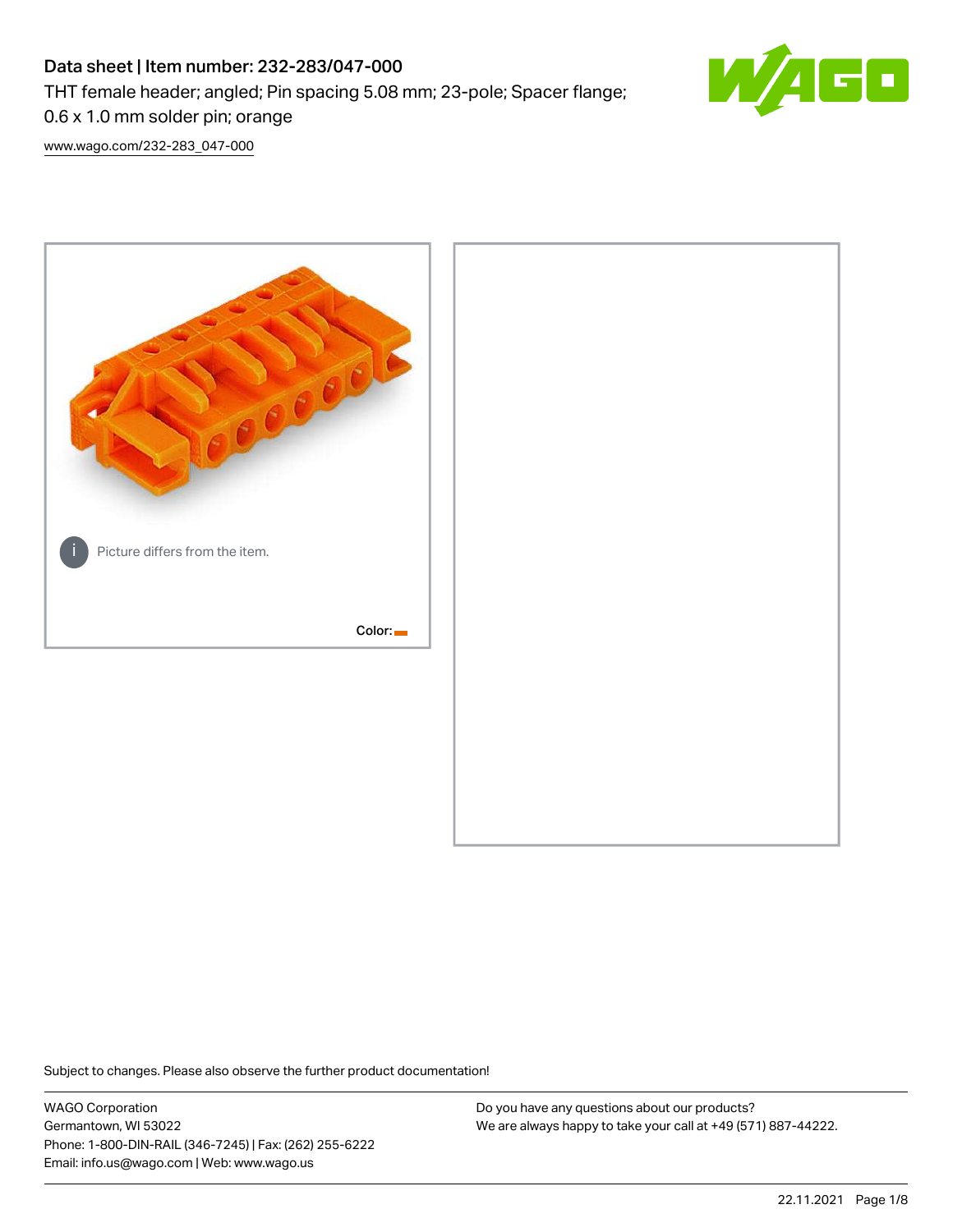

Dimensions in mm

L = pole no. x pin spacing

 $L_1 = L + 3$  mm

 $L_2 = L + 8.8$  mm

 $L_3 = L + 14.8$  mm

2- to 3-pole female connectors – one latch only

# Item description

**Horizontal or vertical PCB mounting via straight or angled solder pins** 

Subject to changes. Please also observe the further product documentation! For board-to-board and board-to-wire connections

WAGO Corporation Germantown, WI 53022 Phone: 1-800-DIN-RAIL (346-7245) | Fax: (262) 255-6222 Email: info.us@wago.com | Web: www.wago.us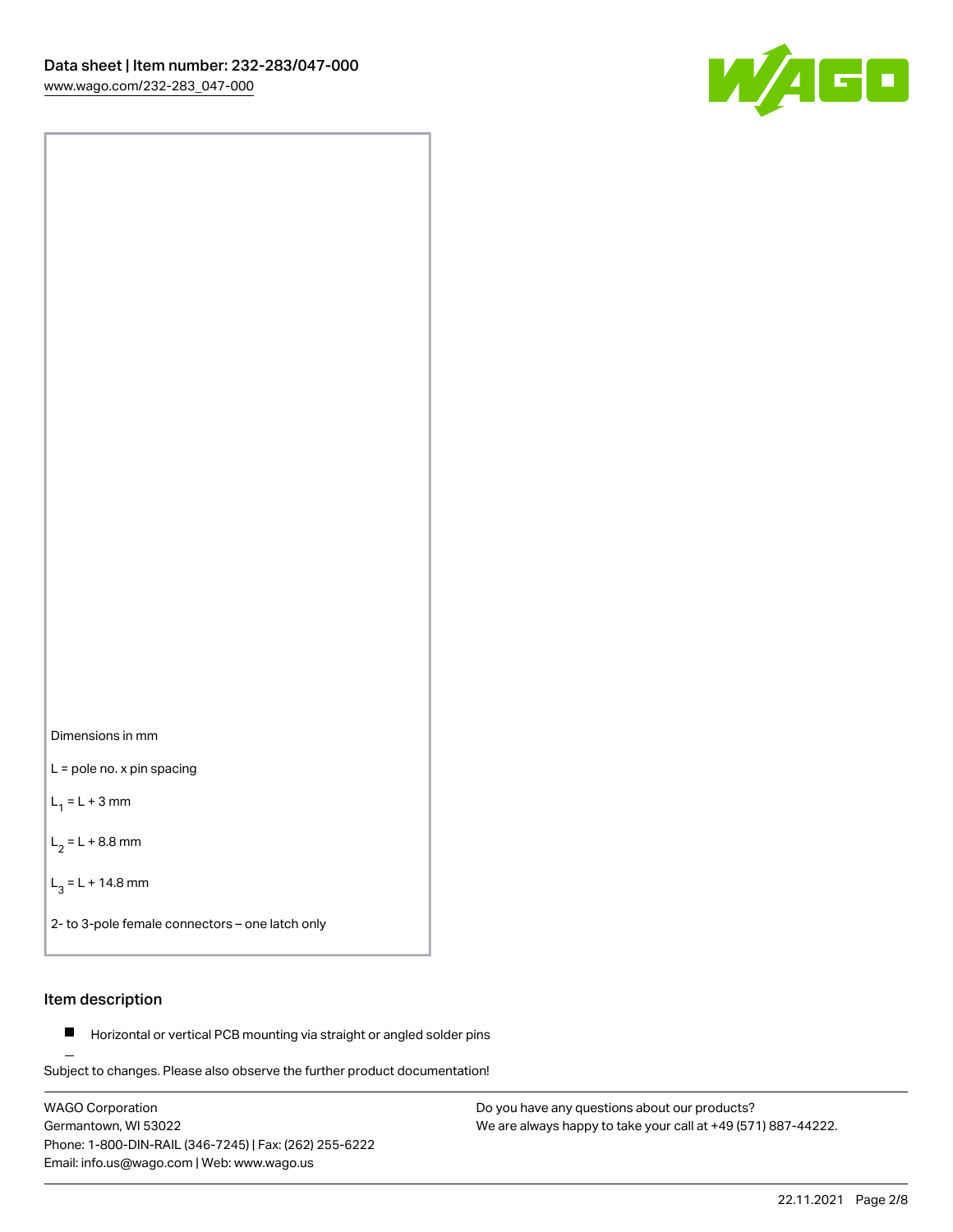

- For board-to-board and board-to-wire connections
- $\blacksquare$ Touch-proof PCB outputs
- $\blacksquare$ Easy-to-identify PCB inputs and outputs
- $\blacksquare$ With coding fingers

# Data **Notes**

| Safety information 1 | The <i>MCS – MULTI CONNECTION SYSTEM</i> includes connectors<br>without breaking capacity in accordance with DIN EN 61984. When<br>used as intended, these connectors must not be connected<br>/disconnected when live or under load. The circuit design should<br>ensure header pins, which can be touched, are not live when<br>unmated. |
|----------------------|--------------------------------------------------------------------------------------------------------------------------------------------------------------------------------------------------------------------------------------------------------------------------------------------------------------------------------------------|
| Variants:            | Other pole numbers<br>3.8 mm pin projection for male headers with straight solder pins<br>Gold-plated or partially gold-plated contact surfaces<br>Other versions (or variants) can be requested from WAGO Sales or<br>configured at https://configurator.wago.com/                                                                        |

# Electrical data

# IEC Approvals

| Ratings per                 | IEC/EN 60664-1                                                        |
|-----------------------------|-----------------------------------------------------------------------|
| Rated voltage (III / 3)     | 320 V                                                                 |
| Rated surge voltage (III/3) | 4 <sub>k</sub> V                                                      |
| Rated voltage (III/2)       | 320 V                                                                 |
| Rated surge voltage (III/2) | 4 <sub>k</sub> V                                                      |
| Nominal voltage (II/2)      | 630 V                                                                 |
| Rated surge voltage (II/2)  | 4 <sub>kV</sub>                                                       |
| Rated current               | 12A                                                                   |
| Legend (ratings)            | $(III / 2)$ $\triangle$ Overvoltage category III / Pollution degree 2 |

# UL Approvals

| Approvals per                  | UL 1059 |
|--------------------------------|---------|
| Rated voltage UL (Use Group B) | 300 V   |
| Rated current UL (Use Group B) | 15 A    |
| Rated voltage UL (Use Group D) | 300 V   |
| Rated current UL (Use Group D) | 10 A    |

Subject to changes. Please also observe the further product documentation!

| <b>WAGO Corporation</b>                                | Do you have any questions about our products?                 |
|--------------------------------------------------------|---------------------------------------------------------------|
| Germantown, WI 53022                                   | We are always happy to take your call at +49 (571) 887-44222. |
| Phone: 1-800-DIN-RAIL (346-7245)   Fax: (262) 255-6222 |                                                               |
| Email: info.us@wago.com   Web: www.wago.us             |                                                               |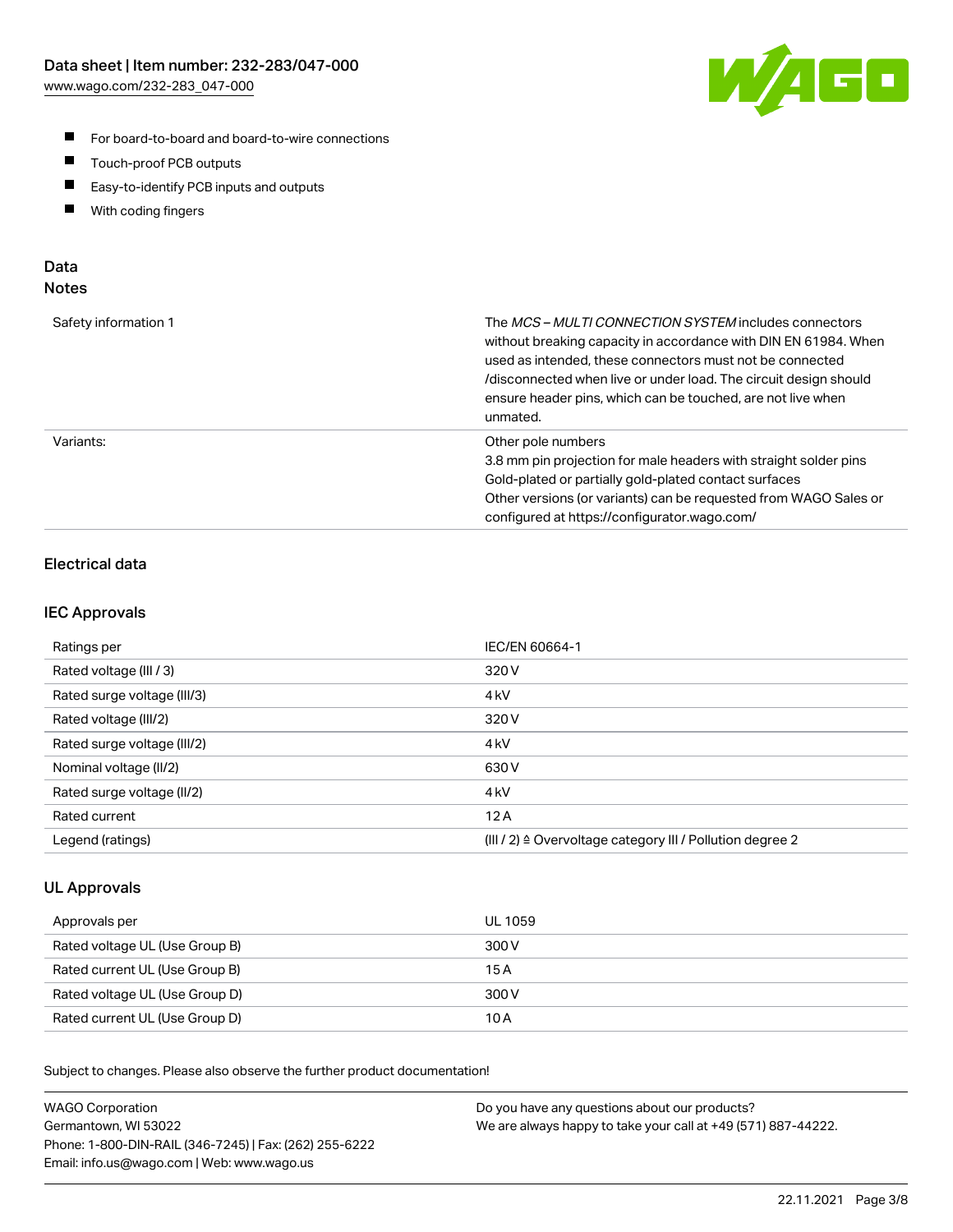

# Ratings per UL

| Rated voltage UL 1977 | 600   |
|-----------------------|-------|
| Rated current UL 1977 | . O F |

# CSA Approvals

| Approvals per                   | CSA   |
|---------------------------------|-------|
| Rated voltage CSA (Use Group B) | 300 V |
| Rated current CSA (Use Group B) | 15 A  |
| Rated voltage CSA (Use Group D) | 300 V |
| Rated current CSA (Use Group D) | 10 A  |

#### Connection data

| Total number of potentials |  |
|----------------------------|--|
| Number of connection types |  |
| Number of levels           |  |

#### Connection 1

|                 | n <sub>n</sub> |
|-----------------|----------------|
| Number of poles | ∼              |

# Physical data

| Pin spacing                          | 5.08 mm / 0.2 inch         |
|--------------------------------------|----------------------------|
| Width                                | 131.64 mm / 5.183 inch     |
| Height                               | 16.6 mm / 0.654 inch       |
| Height from the surface              | 11.6 mm / 0.457 inch       |
| Depth                                | 18.25 mm / 0.719 inch      |
| Solder pin length                    | $5 \,\mathrm{mm}$          |
| Solder pin dimensions                | $0.6 \times 1$ mm          |
| Drilled hole diameter with tolerance | $1.3$ <sup>(+0.1)</sup> mm |

# Mechanical data

| Mounting type | Mounting flange             |
|---------------|-----------------------------|
| Mounting type | Flush feed-through mounting |
|               | Panel mounting              |

Subject to changes. Please also observe the further product documentation!

| <b>WAGO Corporation</b>                                | Do you have any questions about our products?                 |
|--------------------------------------------------------|---------------------------------------------------------------|
| Germantown, WI 53022                                   | We are always happy to take your call at +49 (571) 887-44222. |
| Phone: 1-800-DIN-RAIL (346-7245)   Fax: (262) 255-6222 |                                                               |
| Email: info.us@wago.com   Web: www.wago.us             |                                                               |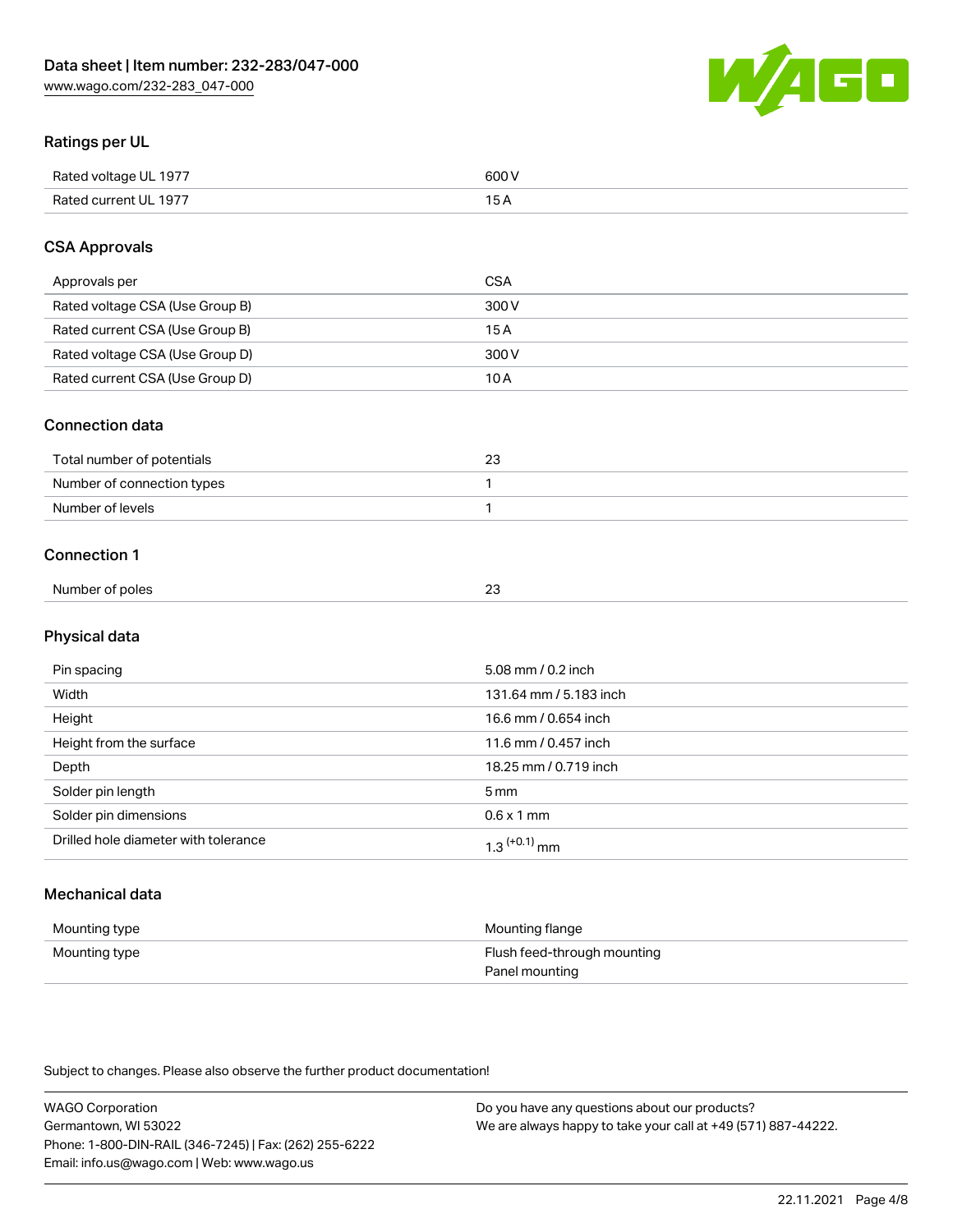

#### Plug-in connection

| Contact type (pluggable connector) | Female header |
|------------------------------------|---------------|
| Connector (connection type)        | for PCB       |
| Mismating protection               | No            |
| Mating direction to the PCB        | 0°            |
| Locking of plug-in connection      | Without       |

# PCB contact

| PCB Contact                         | THT                                        |
|-------------------------------------|--------------------------------------------|
| Solder pin arrangement              | over the entire female connector (in-line) |
| Number of solder pins per potential |                                            |

#### Material data

| Color                       | orange           |
|-----------------------------|------------------|
| Material group              |                  |
| Insulation material         | Polyamide (PA66) |
| Flammability class per UL94 | V <sub>0</sub>   |
|                             |                  |
| Contact material            | Copper alloy     |
| Contact plating             | tin-plated       |
| Fire load                   | 0.353 MJ         |

#### Environmental requirements

### Commercial data

| PU (SPU)              | 10 Stück      |
|-----------------------|---------------|
| Packaging type        | box           |
| Country of origin     | <b>DE</b>     |
| <b>GTIN</b>           | 4050821627968 |
| Customs tariff number | 85366990990   |

# Approvals / Certificates

#### Ship Approvals

**Certificate** 

Subject to changes. Please also observe the further product documentation!

WAGO Corporation Germantown, WI 53022 Phone: 1-800-DIN-RAIL (346-7245) | Fax: (262) 255-6222 Email: info.us@wago.com | Web: www.wago.us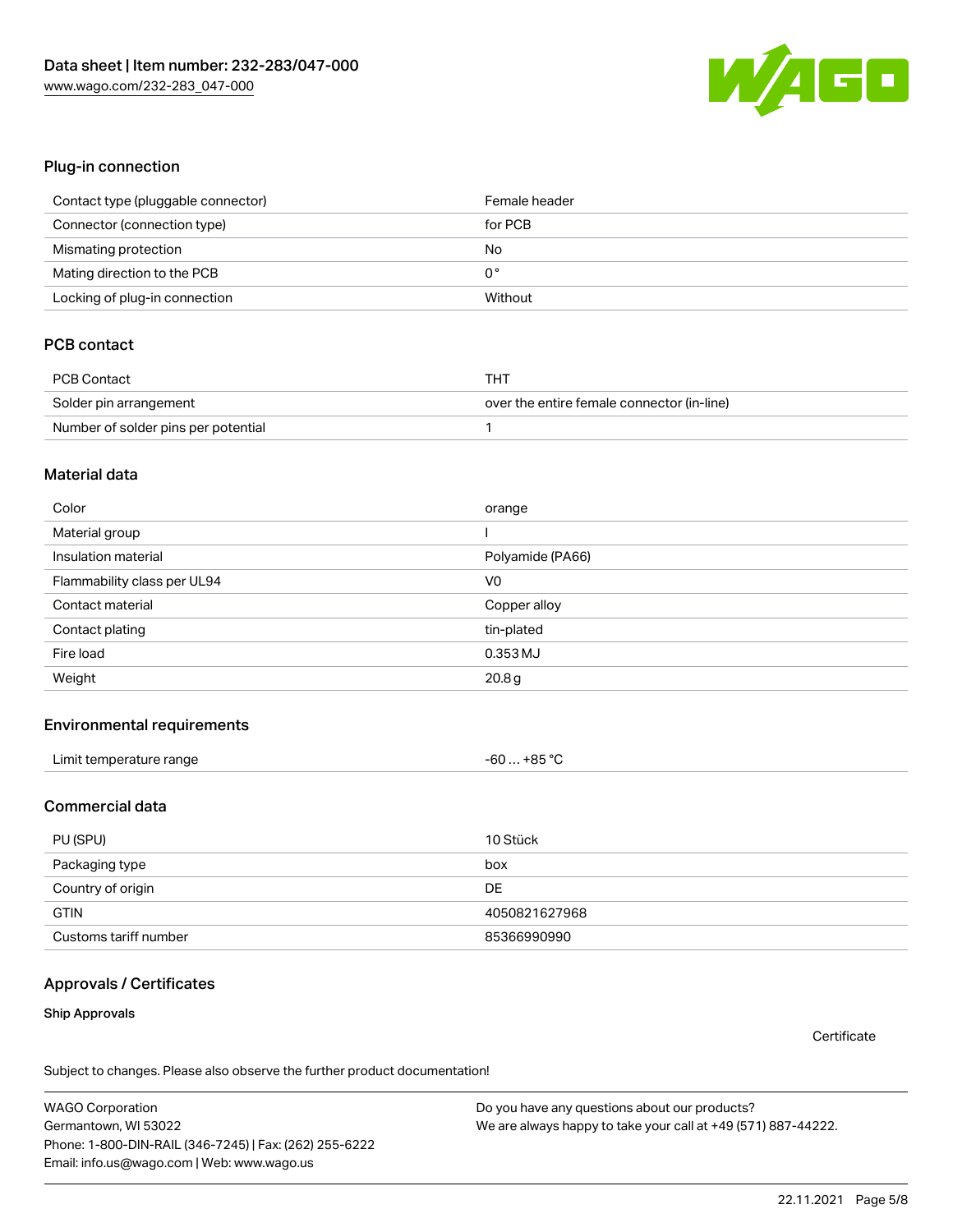# Data sheet | Item number: 232-283/047-000

[www.wago.com/232-283\\_047-000](http://www.wago.com/232-283_047-000)



| Logo                | Approval                                                | <b>Additional Approval Text</b> | name                                |
|---------------------|---------------------------------------------------------|---------------------------------|-------------------------------------|
| ABS                 | <b>ABS</b><br>American Bureau of Shipping               | $\overline{\phantom{0}}$        | $19 -$<br>HG15869876-<br><b>PDA</b> |
| <b>BUNEAU</b>       | BV<br>Bureau Veritas S.A.                               | <b>IEC 60998</b>                | 11915/D0 BV                         |
|                     | <b>DNV GL</b><br>Det Norske Veritas, Germanischer Lloyd | $\overline{\phantom{a}}$        | TAE 000016Z                         |
| <b>UL-Approvals</b> |                                                         |                                 |                                     |
|                     |                                                         |                                 |                                     |
| Logo                | Approval                                                | <b>Additional Approval Text</b> | Certificate<br>name                 |
|                     | UL<br>UL International Germany GmbH                     | <b>UL 1977</b>                  | E45171                              |

# Counterpart

Item no.231-653 Male connector; 23-pole; Pin spacing 5.08 mm ; orange [www.wago.com/231-653](https://www.wago.com/231-653)

# Optional accessories

Email: info.us@wago.com | Web: www.wago.us

#### Testing accessories

| Testing accessories                                                                                                        |                                                                            |                                                               |                      |          |
|----------------------------------------------------------------------------------------------------------------------------|----------------------------------------------------------------------------|---------------------------------------------------------------|----------------------|----------|
| Item no.: 231-661<br>Test plugs for female connectors; for 5 mm and 5.08 mm pin spacing; 2,50 mm <sup>2</sup> ; light gray |                                                                            |                                                               | www.wago.com/231-661 |          |
| <b>Downloads</b><br><b>Documentation</b>                                                                                   |                                                                            |                                                               |                      |          |
| <b>Additional Information</b>                                                                                              |                                                                            |                                                               |                      |          |
| Technical explanations                                                                                                     |                                                                            | 2019 Apr 3                                                    | pdf                  | Download |
|                                                                                                                            | Subject to changes. Please also observe the further product documentation! |                                                               |                      |          |
| <b>WAGO Corporation</b>                                                                                                    |                                                                            | Do you have any questions about our products?                 |                      |          |
| Germantown, WI 53022                                                                                                       |                                                                            | We are always happy to take your call at +49 (571) 887-44222. |                      |          |
|                                                                                                                            | Phone: 1-800-DIN-RAIL (346-7245)   Fax: (262) 255-6222                     |                                                               |                      |          |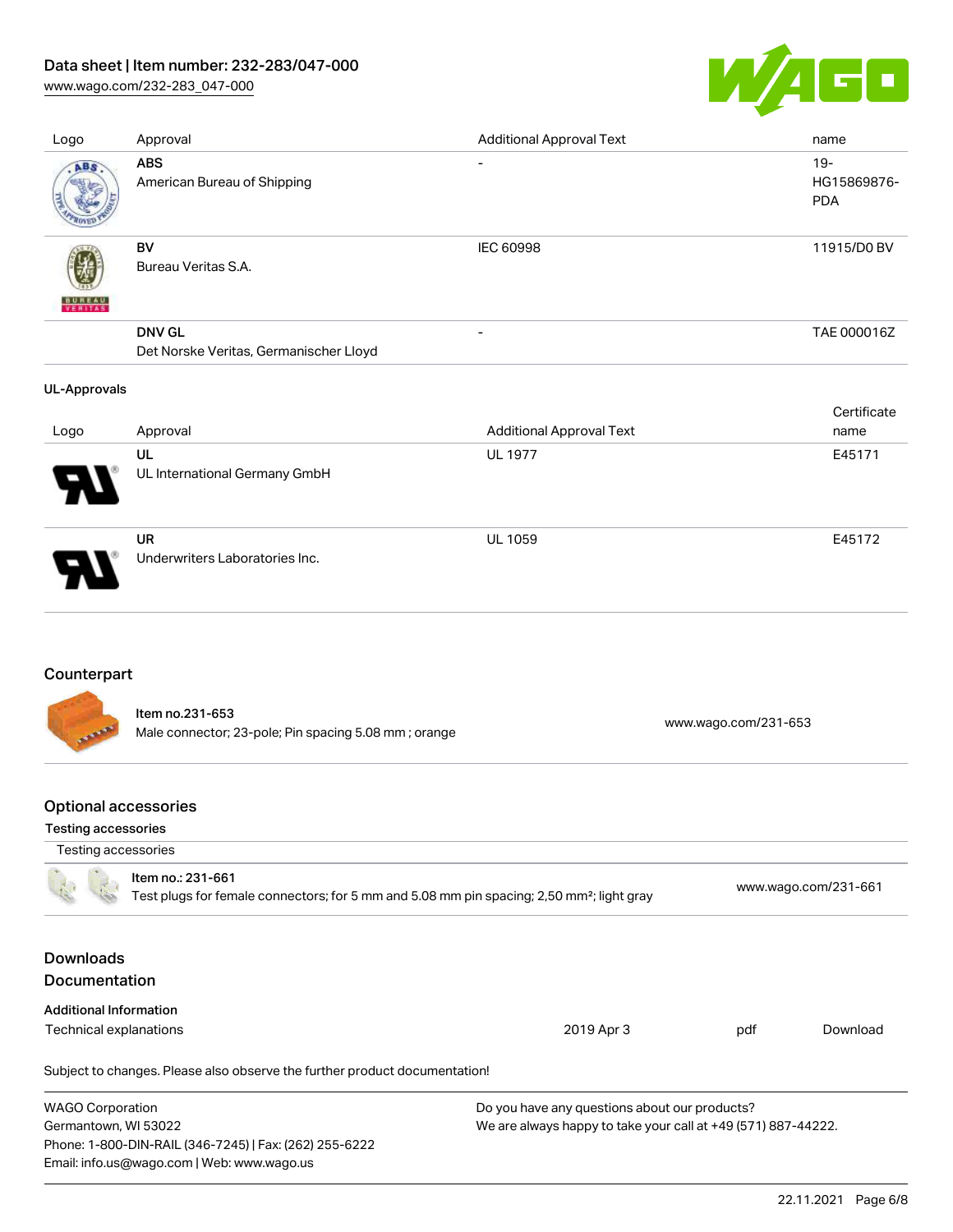

# CAD files

#### PCB Design

| Symbol and Footprint 232-283/047-000                                                                                                                                   | <b>URL</b> | Download |
|------------------------------------------------------------------------------------------------------------------------------------------------------------------------|------------|----------|
| CAx data for your PCB design, consisting of "schematic symbols and PCB footprints",<br>allow easy integration of the WAGO component into your development environment. |            |          |
| Supported formats:                                                                                                                                                     |            |          |
| Ш<br>Accel EDA 14 & 15                                                                                                                                                 |            |          |
| ш<br>Altium 6 to current version                                                                                                                                       |            |          |
| Ш<br>Cadence Allegro                                                                                                                                                   |            |          |
| Ш<br>DesignSpark                                                                                                                                                       |            |          |
| Eagle Libraries                                                                                                                                                        |            |          |
| H<br>KiCad                                                                                                                                                             |            |          |
| Mentor Graphics BoardStation<br>H                                                                                                                                      |            |          |
| ш<br>Mentor Graphics Design Architect                                                                                                                                  |            |          |
| Mentor Graphics Design Expedition 99 and 2000<br>H                                                                                                                     |            |          |
| H<br>OrCAD 9.X PCB and Capture                                                                                                                                         |            |          |
| PADS PowerPCB 3, 3.5, 4.X, and 5.X                                                                                                                                     |            |          |
| ш<br>PADS PowerPCB and PowerLogic 3.0                                                                                                                                  |            |          |
| PCAD 2000, 2001, 2002, 2004, and 2006<br>ш                                                                                                                             |            |          |
| Pulsonix 8.5 or newer<br>H                                                                                                                                             |            |          |
| H<br><b>STL</b>                                                                                                                                                        |            |          |
| П<br>3D STEP                                                                                                                                                           |            |          |
| TARGET 3001!<br>Ш                                                                                                                                                      |            |          |
| View Logic ViewDraw<br>ш                                                                                                                                               |            |          |
| H<br>Quadcept                                                                                                                                                          |            |          |
| Zuken CadStar 3 and 4                                                                                                                                                  |            |          |
| Zuken CR-5000 and CR-8000<br>Ш                                                                                                                                         |            |          |
|                                                                                                                                                                        |            |          |

PCB Component Libraries (EDA), PCB CAD Library Ultra Librarian

#### Environmental Product Compliance

#### Compliance Search

Environmental Product Compliance 232-283/047-000

Subject to changes. Please also observe the further product documentation!

WAGO Corporation Germantown, WI 53022 Phone: 1-800-DIN-RAIL (346-7245) | Fax: (262) 255-6222 Email: info.us@wago.com | Web: www.wago.us